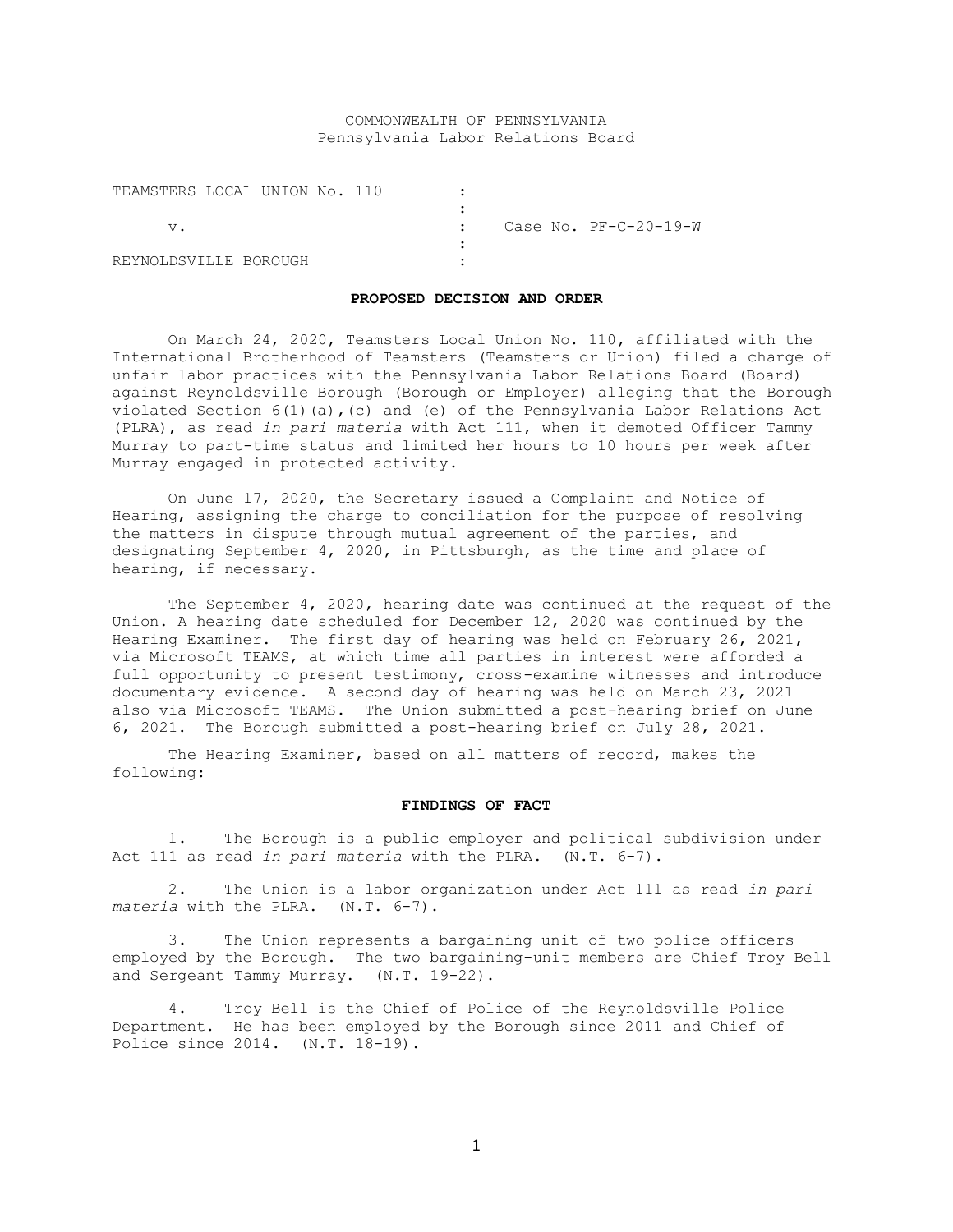5. Tammy Murray has been working as a Police Officer for the Borough since 2015. She was moved to full-time status in November 2017. She was promoted to Sergeant in June 2018. (N.T. 98).

6. Louie "Peach" Caltagarone has been Mayor for the past fifteen years. He is referred to as "the Mayor." His general duties include running the Police Department pursuant to Borough Code. Previous to 2020, the Mayor did not have much involvement with the Police Department due to his conflicts with Borough Council. (N.T. 189-190).

7. Prior to February, 2020, the normal schedule the officers worked on weekdays was Bell worked either 6:00 AM to 2:00 PM or 8:00 AM to 4:00 PM and Murray worked 2:00 PM to 10:00 PM. While this schedule was not typed up or posted, it was the schedule Bell and Murray had followed for years. The Mayor had not normally been involved in scheduling. Bell felt that this coverage was appropriate because most calls for service came on first and second shift on weekdays (i.e., between 6:00 AM and 10:00 PM). Bell and Murray also worked weekend shifts from time to time as needed. (N.T. 50-62, 92-93, 99, 305).

8. The Union and Borough engaged in collective bargaining negotiations in 2019 which led to a collective bargaining agreement (CBA) which was executed in July 2019 and approved by the Borough Council. Bell, Murray and Union Representative Rick Keller participated in the negotiations on behalf of the Union. Borough Council members Sue Ellen Wells and T.J. Sliwinksi participated on behalf of the Borough. The CBA has the effective date of January 1, 2020 through December 31, 2024. Wells and Sliwinksi were not on the Borough Council in 2020. (N.T. 19, 69-70, 99, 229, 287-289; Union Exhibit 1).

9. The Mayor did not participate in the CBA negotiations. After the CBA had been agreed upon, Bell took the CBA to the Mayor for his signature. The Mayor was upset that he was not part of the negotiations and said he was busy and did not sign it. (N.T. 69-70, 219, 226).

10. The Borough passed a budget for 2020 in December 2019 which is marked as Union Exhibit 6. The total expenses in this budget were \$880,670. In this budget, there are lines for two full-time officers: Bell and Murray. In this budget, Murray's full-time wages were \$43,160. Bell's full-time wages were \$45,240. The budget for part-time police officers in this approved budget was \$20,000. The budget for police overtime was \$5,000. (Union Exhibit 6).

11. There was no discussion in 2019 about changing a full-time police officer to part-time in 2020. (N.T. 102-103).

12. The 2020-2024 CBA went into effect on January 1, 2020. The Borough implemented the contractual wage increases due to take effect on that date and the Borough did nothing to contest the validity of the CBA in any way. (N.T. 21, 289-290).

13. Bill Cebulskie was the Council president in the beginning of 2020 after winning an election in 2019. He ran for Council due to what he perceived as a problem with a group of four council members who were "doing whatever they wanted and nobody else could comment or make a statement." (There are seven council members, so a majority of four could control the Council). In Cebulskie's opinion, he and the town were fed up with the 2019 Council. Most of the Council was replaced in the election and Cebulskie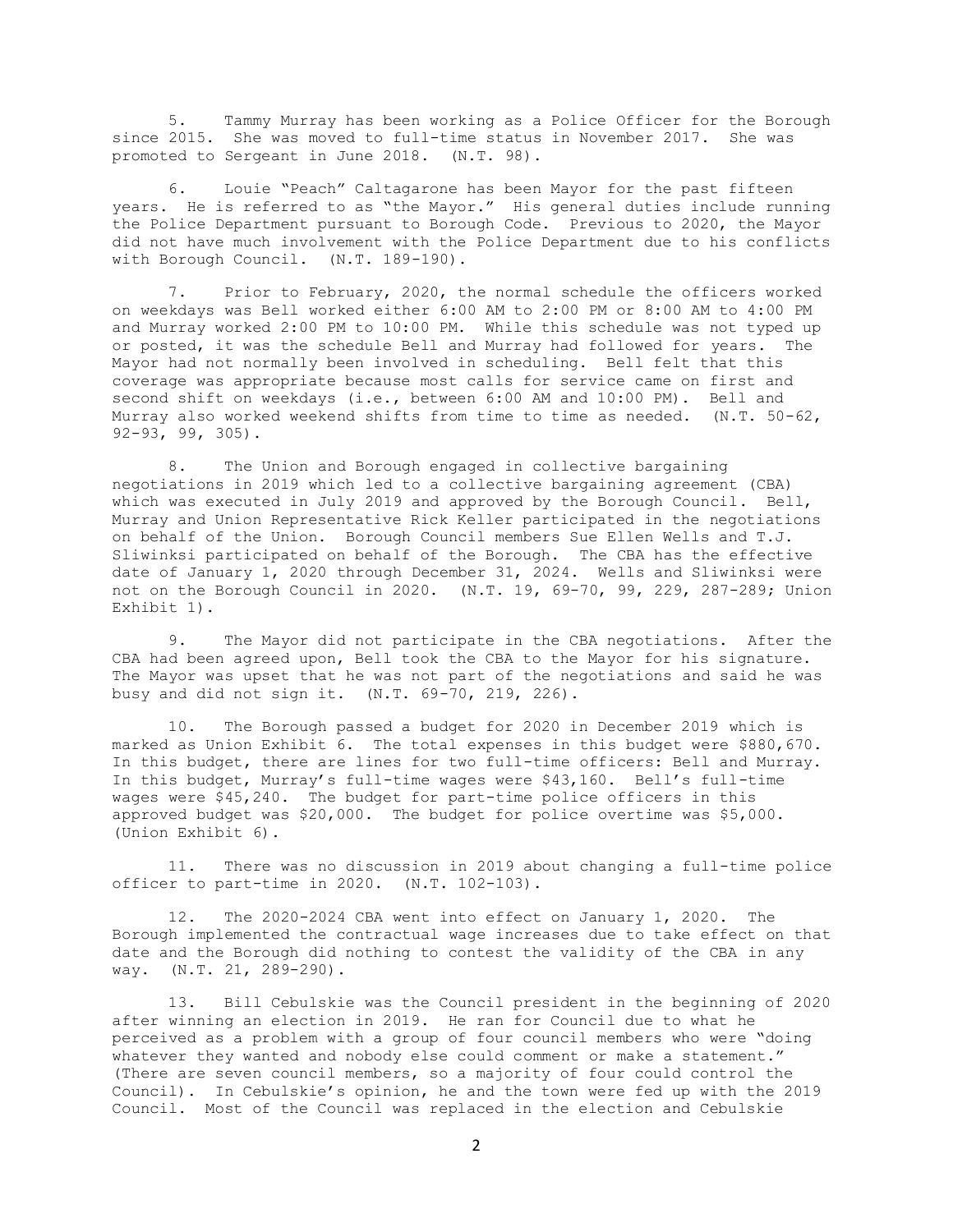believed that the new Council came in with a different direction. At the end of 2019 Cebulskie reviewed the budget and on January 9, 2020, he and the new Council determined they had to reopen the budget for 2020. The specific problem was the per capita tax had been advertised improperly and overcharged. The Borough was aware they had until February 15, 2020, to pass a budget per Borough Code. (N.T. 329-337; Borough Exhibit 5, 6).

14. On January 13, 2020, the Borough continued its budget meeting (which started on January 9). The purpose of this meeting was, in part, to go through the budget line by line. The minutes from this meeting contain the following entry: "After a lengthy review of the 2020 budget, a motion was made . . . to approve the advertising of the 2020 budget, as well as the Occupational Assessment Tax and Real Estate Millage Ordinances, for passage at February's meeting." The Council also discussed the need for additional part-time police assistance. (N.T. 337-341; Borough Exhibit 7).

15. On January 14, 2020, the Mayor issued three Directives in memo form to the Police Department. The Chief of Police reports to the Mayor. This is the first time the Mayor had issued similar Directives to the Police Department. The Mayor gave these Directives to Bell on January 14, 2020. When Bell received the Directives from the Mayor, he posted them on the Department bulletin board and put copies of them on Murray's desk. (N.T. 23-30, 145, 247; Union Exhibits 2, 3, 4).

16. On January 14, 2020 Bell discussed the Memos with Murray. Murray had concerns with the third Directive concerning police vehicles and specifically issues regarding being on-call. Bell and Murray discussed that on-call status was not covered by the CBA. Bell and Murray discussed how oncall may work. Murray brought up concerns about safety, specifically about increasing response time to officer assistance calls. Bell suggested they call the Mayor for clarification on his Directives. Bell called the Mayor and the Mayor came over to the Police Department. (N.T. 30-32, 104-105).

17. At this meeting on January 14, 2020, in the Police Department the only people present where Bell, Murray and the Mayor. The topic of conversation was almost exclusively the third Directive regarding vehicle usage. The meeting lasted about thirty minutes. Bell and Murray brought up issues regarding the definition of emergency for on-call service and the fact that on-call work is not defined or covered in the CBA. Murray brought up concerns about safety specifically about increasing response time to officer assistance calls. The discussion started off normally with pleasant demeanors. As the conversation went on, the Mayor and Murray became more heated and at one point Bell interjected and asked everyone to calm down. (N.T. 32-36, 107-115, 206-219, 247-251).

18. At one point during the discussion of what an emergency is with respect to on-call service, the Mayor said, "You know what an emergency is." At one point, Murray said, "On-call is not part of the [CBA], and if that is something [the Borough] wants, then that's something that would have to go through the Union and be negotiated." In response to this statement, the Mayor got mad. Murray continued to say, "[the Directive] covers on-call and if we get called out for a barking dog say at 2:00 in the morning then that would be a 'call out' according to [the CBA and we get 'call out' at two hours of time and a half. If every time our phone rings, we get two hours of time and a half that's going to be expensive]".<sup>1</sup> The Mayor got mad and

<sup>&</sup>lt;sup>1</sup> This quote from Murray from N.T. 110 was edited for clarity.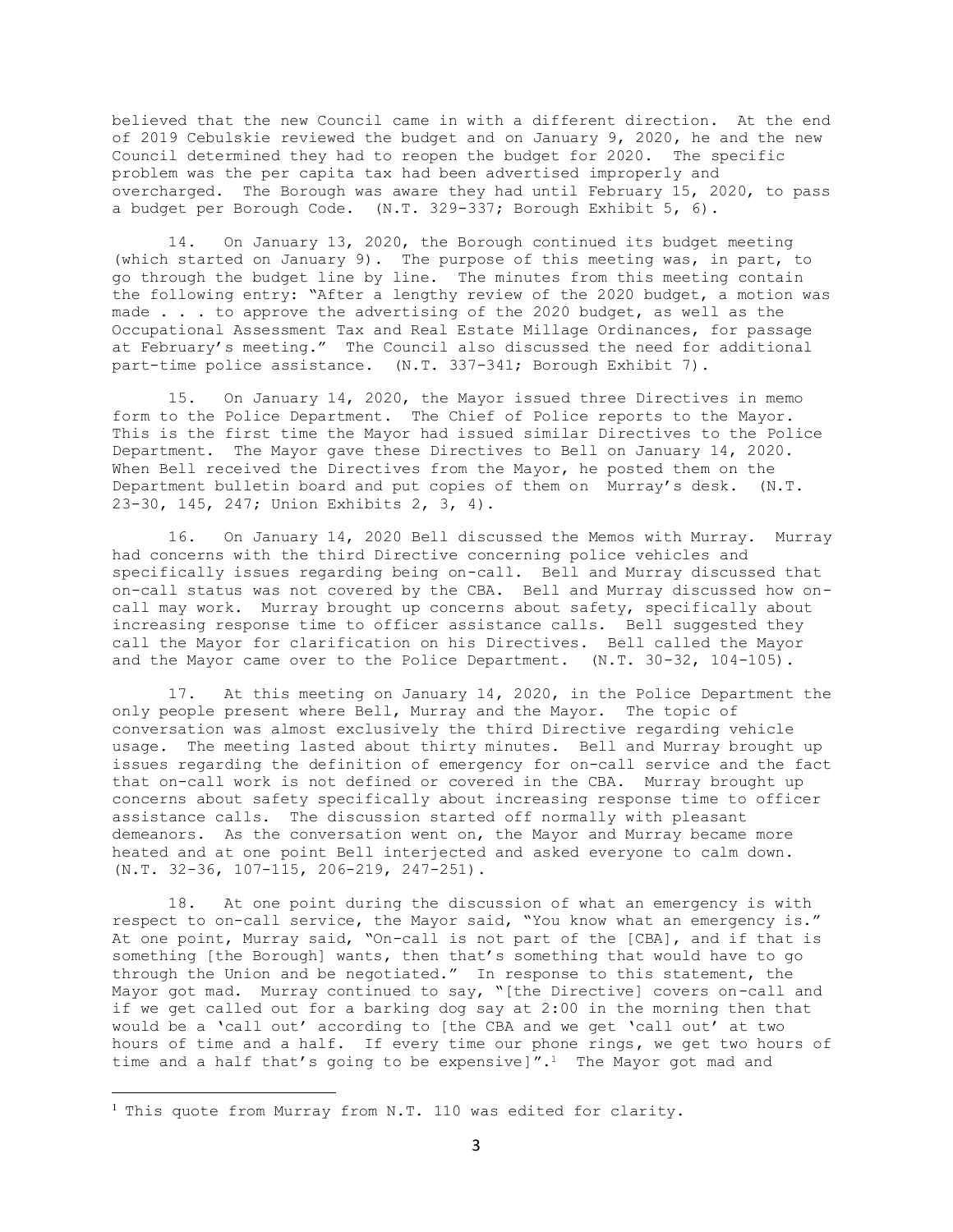responded, "Then leave the cars here." Murray asked the Mayor, "Could you word the Directives to be more specific about what [the Borough] wanted from them?" The Mayor then stood right next to Murray's desk and yelled at her, "I am not changing it to meet your needs." Murray was sitting at her desk and the Mayor stood over top of her. Murray responded, "I am not asking you to change anything. I am just asking you to be more specific about what you meant by it." The Mayor responded, "The Union should have checked with me before they put anything in [the CBA] because I run this department. Not you and not the Union." The Mayor responded, "Every time I try and do something, every time I try and do something with the Police Department, make a change, a directive for example, you are just going to run to the Union?" The Mayor also told Murray, "If you are not going to sign the Directive, punch out." Murray responded, "Is that really what you want me to do because you are going to pay me to stay at home and I haven't done anything wrong." The Mayor responded, "Why? Because you are going to call the Union? So, you are going to nitpick everything I do and when you don't get your way, you are going to involve the Union." The two argued back and forth and Murray insisted she was going to take the Directives to the Union before she signed and this continued to make the Mayor mad. Murray did not end up leaving and signed the Directives. After Murray signed the Directives, the Mayor calmed down. (N.T. 35-37, 83-84, 107-115, 206-219, 247-251).

18. After the meeting, Murray called Keller and discussed the meeting with him. Keller then called the Mayor. When the Mayor answered the phone, the first thing he said to Keller was, "Let me guess, she called you?" Keller recognized that the Mayor was referring to Murray and said that Murray had every right to call her Union representative. (N.T. 291-292).

19. The next day, on January 15, 2020, the Borough Council continued its budget meeting. At the January 15, 2020 meeting the Borough discussed the possibility of regionalization of the Police Department. The minutes contain an entry which states: "Cebulskie [Junior, the son of President Cebulskie] explained that he would like to review the possibility of Regionalization of the Police forces. With half hour to one hour response time from PSP, he feels it is necessary to look into this possibility. [The Mayor] states that he feels that the Borough should contact Sykesville Borough first." (N.T. 346-347; Borough Exhibit 8).

20. A couple of weeks later the Borough Council had a special meeting on January 29, 2020, with the purpose of finalizing a new budget by mid-February pursuant to Borough Code. Council had identified an issue with the previous budget for 2020 in how the per capita tax had been calculated incorrectly. In executive session, the Council discussed changing personnel in the Police Department. The Council discussed wanting to reduce one of the positions to part-time. The Minutes for the special meeting contain the following line: "Motion by Popson seconded by Burkett to modify the Police Budget, due to the police contract being invalid, and renegotiate said police contract accordingly. . . . Motion carried on unanimous vote." (N.T. 38, 118, 251-257, 348-351; Union Exhibit 5; Borough Exhibit 11).

21. On January 29, 2020, immediately after the Council meeting, the Mayor called Bell and wanted to talk about the CBA. The Mayor said that the Borough wanted to renegotiate the CBA because it was not "a legal agreement" and that the Police Department might be going to one full-time and one parttime officer. The Council had not voted to demote Murray to part-time at this time, however. At that time the Department had two full-time employes: Bell and Murray. It was not stated who would go to part-time but Bell has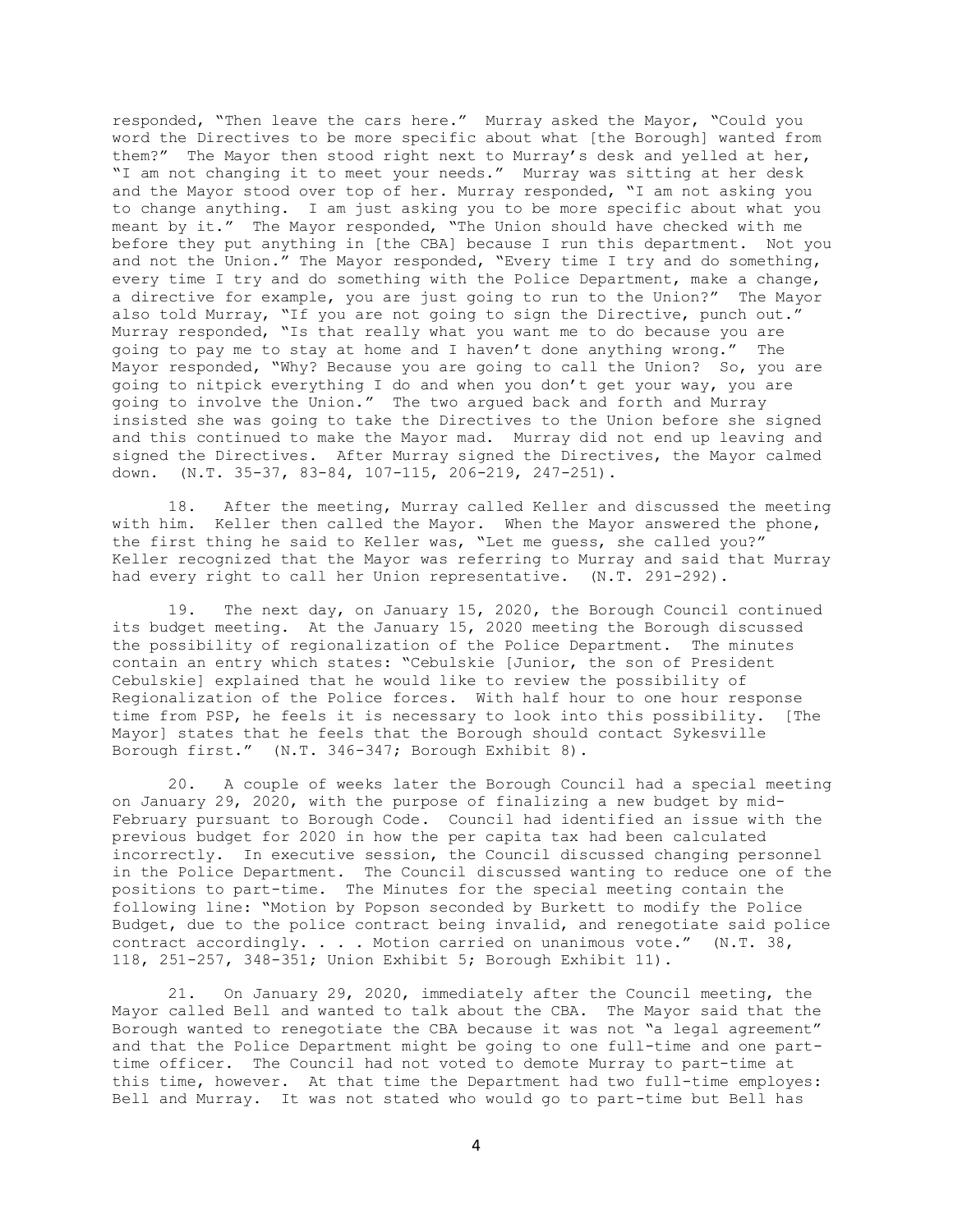seniority over Murray. Bell asked, "If we do not renegotiate what is going to happen?" and the Mayor responded, "The Police Department would be disbanded if the contract could not be agreed upon and the State Police would assume coverage." (N.T. 40-42, 118-119, 238-242, 257-258).

22. After the phone call with the Mayor, Bell tried to call Keller but could not reach him. He then contacted Murray to advise her of what the Mayor had said. Bell then talked to Keller who had called him back. Bell told Keller that the Council was claiming the CBA was invalid and if the Union did not renegotiate it, the Borough would disband the Police Department. This was the first time Keller had heard that the Borough had any issue with the validity of the CBA. (N.T. 42-44, 295).

23. Prior to the February 6, 2020 meeting, Murray obtained the proposed budget from the Borough. The total of the expenses in this budget was \$880,670. In this budget, there are lines for two full-time officers: Bell and Murray. In this budget, Murray's full-time wages were \$43,160. Bell's full-time wages were \$45,240. The budget for part-time police officers in this budget was \$13,500. The budget for police overtime was \$2,500. (N.T. 45-46, 133-134; Union Exhibit 7, 17).

24. On February 6, 2020, the Union and the Borough had a meeting. Present for the Union were Bell, Murray and Keller. Present for the Borough were Council member John Burkett, Council President Bill Cebulskie and the Mayor. Miller and Cebulskie were Council members. The meeting began with a discussion about the CBA. The Union expressed that the CBA was valid and that they were not going to reopen a valid CBA. Cebulski said, "The [CBA] is invalid because the Mayor didn't sign it, the police officers didn't sign it, and the president of Council who signed it was not president when it took effect." Keller responded, "It is a valid [CBA], and we aren't going to open it and renegotiate it but let us know what you need out of the [CBA]." Cebulski got mad at this point, stood up, slammed his folder on the table and said, "We are done here. We are going to let the Labor Board handle it. If you are not willing to open the contract or renegotiate then we will just abolish the Department and start over in two years." At this point, the discussion continued. Keller said, "If you [abolish the Department], that would be an unfair labor practice." Burkett at this point said, "If [Keller] came into my shop like that, I'd get rid of the Union." Burkett owns a business in town. The topic then moved to the Borough's concern that Bell and Murray worked the same shift, 9:00 AM to 5:00 PM. The Borough also expressed concerns that the full-time officers did not work weekend shifts. Keller responded that it was not true that the full-time officers worked the same hours, that it was not true that they did not work weekend shifts, and that the full-time officers worked the shifts they did because that is when the most calls for service came in. The Borough did not dispute Keller's points about scheduling. The Borough then brought up an issue with the budget and the need to move money around to put funds into a sinking fund. The Borough said there would be cuts to the road crew and other departments besides the Police Department. During this meeting the Union also provided to the Borough a letter from Union counsel regarding the validity of the CBA. The Borough reviewed the letter, but said they needed to talk to their Solicitor about it. At the end of the meeting, Cebulskie stated that, "The Borough wants to go in a different direction, and managing the Police Department wasn't there." Murray asked if she was the one going to parttime. The Borough said it looks that way. Murray then asked, "Why just the Police Department? Why not the Borough [road] crew?" Cebulskie replied, "The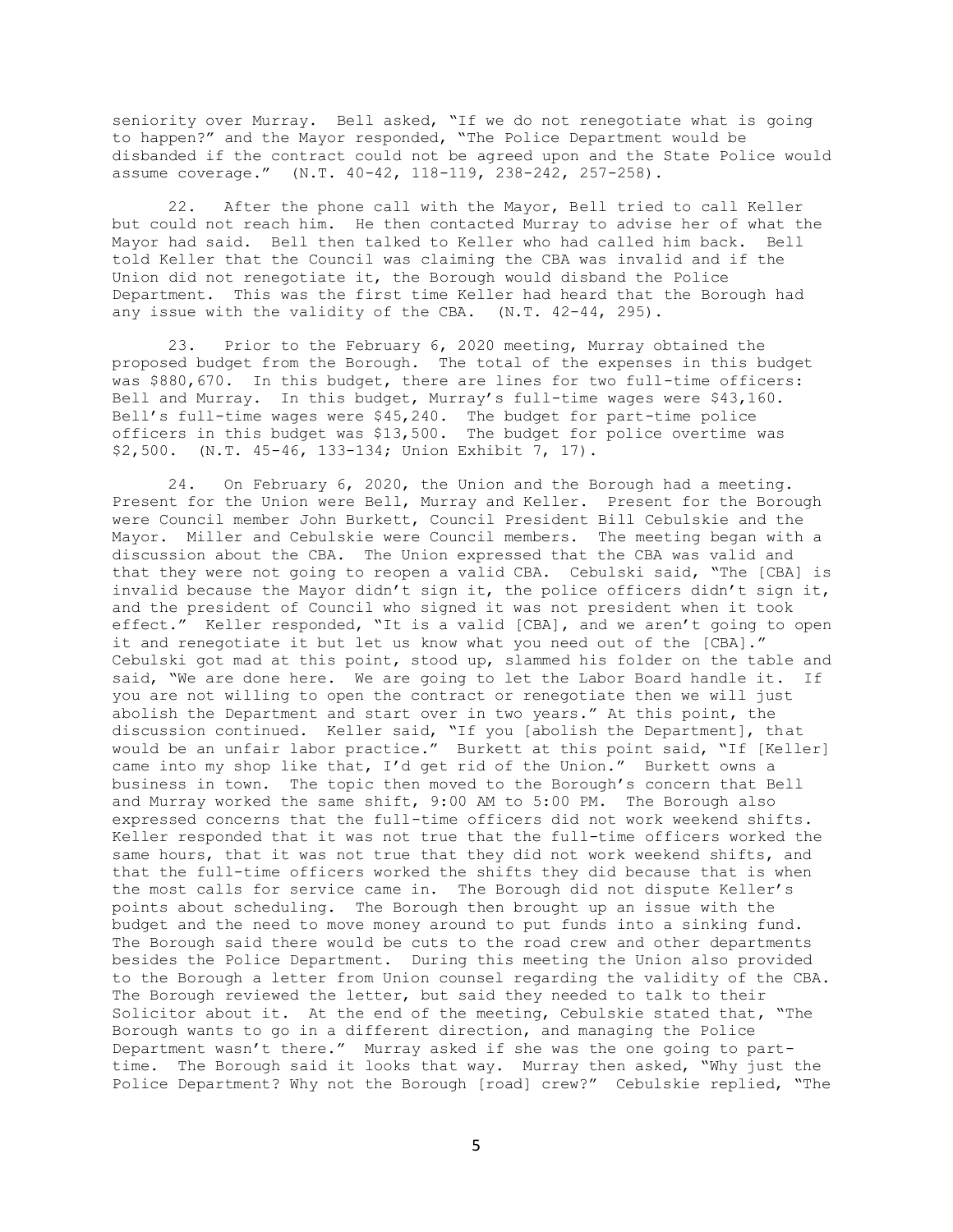Borough [road] crew was getting cut too." (N.T. 47-50, 122-129, 232, 299- 310, 352-356; Union Exhibit 9).

25. On February 12, 2020 the Borough Council held a regular public meeting. At this meeting, Cebulskie announced that the Borough would be looking at moving to a 1 full-time / 1 part-time Police Department. In response to a question by Keller, who was attending the meeting, Cebulskie said that Murray would be moving to part-time immediately. The Borough also announced that it had approved a revised budget. (N.T. 59-60, 132-133, 309, 358; Union Exhibit 8, 11).

26. In the Borough's new budget, approved on February 12, 2020, Murray was reduced to part-time. The total of expenses in this budget was \$879,170. The line for her dedicated wages was reduced to \$6,640. Bell's full-time wages remained at \$45,240. The budget for part-time police officers was raised to \$26,507. The budget for police overtime was \$2,500. There were no cuts to the road crew or any other department besides cutting Murray to part-time. (N.T. 133-134, 310-311, 362; Union Exhibit 8).

27. On February 13, 2020, Bell received a letter from the Borough Council member Darren Scolese which stated in relevant part:

ATTN.: Troy Bell Chief

Be advised that, with the Budget changes that were made at last night's Borough Council meeting, you are officially being notified that you will remain at your full time status, and Sgt. Murray will be changed to part time status. Furthermore, you will be provided a schedule, from the Mayor, which will become effective Monday, February 17, 2020. . . .

(N.T. 61-62; Union Exhibit 12).

28. The Mayor provided a schedule. It consisted of handwritten notations on an informal monthly calendar. The schedule assigned Murray between 11 and 25 hours per week at irregular hours and for shifts not normally previously worked by Murray. Bell had no input in making the schedule. (N.T. 64-65, 139; Union Exhibit 16).

29. Immediately after receiving the schedule, Bell raised Murray's schedule issues with the Mayor on Murray's behalf and the Mayor responded by informing Bell that Murray's hours were being reduced to a maximum of 10 hours per week. In effect, the Mayor rescinded his schedule before it even took effect and limited Murray to ten hours per week. Murray thereafter requested to work more than 10 hours per week, but the Mayor refused to schedule her for more than 10 hours per week. (N.T. 65-66, 139-141, 263).

30. In the beginning of February 2020, the Borough advertised for part-time police officers in local newspapers. The ads ran on February 2 and 16. (N.T. 67, 135-136, 260; Union Exhibits 14, 15).

### **DISCUSSION**

In its charge, the Union alleges that the Borough violated Section 6(1)(a) (c) and (e) of the PLRA by moving Murray to part-time status and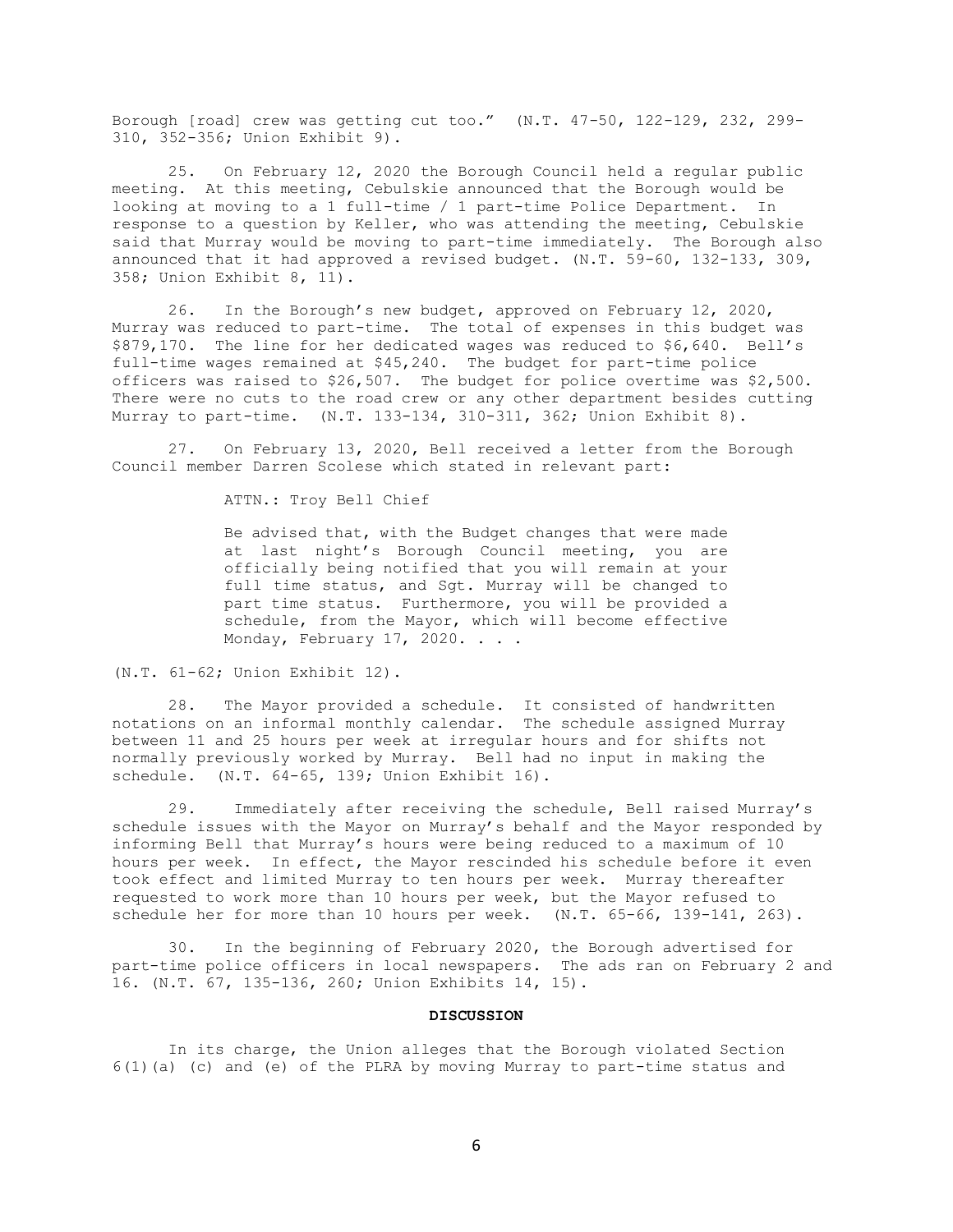limiting her hours to 10 hours per week after Murray engaged in protected activity.<sup>2</sup>

In a discrimination claim under Section 6(1)(a) and (c) of the PLRA, the union has the burden of proving that an employe engaged in protected activity, that the employer was aware of this activity, and that the employer took adverse action against the employe that was motivated by the employe engaging in that known protected activity. Duryea Borough Police Department v. PLRB, 862 A.2d 122 (Pa. Cmwlth. 2004); FOP, Lodge 5 v. City of Philadelphia, 38 PPER 184 (Final Order, 2007). Motive creates the offense. PLRB v. Stairways, Inc., 425 A.2d 1172 (Pa. Cmwlth. 1981). Because direct evidence of anti-union animus is rarely presented, or admitted by the employer, the Board and its examiners may infer animus from the evidence of record. Borough of Geistown v. PLRB, 679 A.2d 1330 (Pa. Cmwlth. 1996).

The Board will weigh several factors upon which an inference of unlawful motive may be drawn. In PLRB v. Child Development Council of Centre County, 9 PPER 3 9188 (Nisi Decision and Order, 1978), the Board opined that  $\sqrt[m]{[t]}$ here are a number of factors the Board considers in determining whether anti-union animus was a factor." Id. at 380. These factors include the entire background of the case, including any anti-union activities or statements by the employer that tend to demonstrate the employer's state of mind, the failure of the employer to adequately explain its action against the adversely affected employe, the effect of the employer's adverse action on other employes and protected activities, and whether the action complained of was "inherently destructive" of important employe rights. Centre County, 9 PPER at 380. Close timing combined with another factor can give rise to the inference of anti-union animus. PLRB v. Berks County, 13 PPER ¶ 13277 (Final Order 1982); City of Philadelphia, supra; Teamsters Local No. 7 64 v. Montour County, 35 PPER 12 (Final Order, 2004); AFSCME, AFL-CIO, Council 13 v. Commonwealth, Department of Labor and Industry, 16 PPER 3 16020 (Final Order, 1984). Evidence that the employer has failed to adequately explain its adverse actions or that it has set forth shifting reasons for an adverse action can support an inference of anti-union animus and may be part of the union's prima facie case. Stairways, supra; Teamsters Local 312 v. Upland Borough, 25 PPER 3 25195 (Final Order, 1994); Montgomery County Geriatric and Rehabilitation Center, 13 PPER 3 13242 (Final Order, 1982), aff' d, Montgomery County v. PLRB, 15 PPER 3 15089 (Court of Common Pleas of Montgomery County, 1984).

The employer has a defense even if the union proves discriminatory motive. Once the burden of a prima facie case has been met, the employer may rebut a prima facie case of discrimination by proffering a credible nondiscriminatory reason for its actions. Deputy Sheriffs Association of Chester County v. Chester County, 46 PPER 22 (Final Order 2014); see, Wright Line, Inc., 251 NLRB 1083, 105 LRRM 1169 (1980), enforced, 662 F.2d 899 (1st Cir. 1981), cert. denied, 455 U.S. 989, 102 S.Ct. 1612 (1982). Once the employer establishes a nondiscriminatory reason for its actions, the burden shifts back to the complainant to prove that the employer's asserted reasons were a mere pretext for the discipline imposed. Chester County, supra.

 $^2$  The Union did not present any evidence of a violation of Section 6(1) (e) of the PLRA in this matter and does not argue in its brief that any violation of Section  $6(1)(e)$  occurred. The Union's charge pursuant to Section  $6(1)(e)$  is therefore dismissed.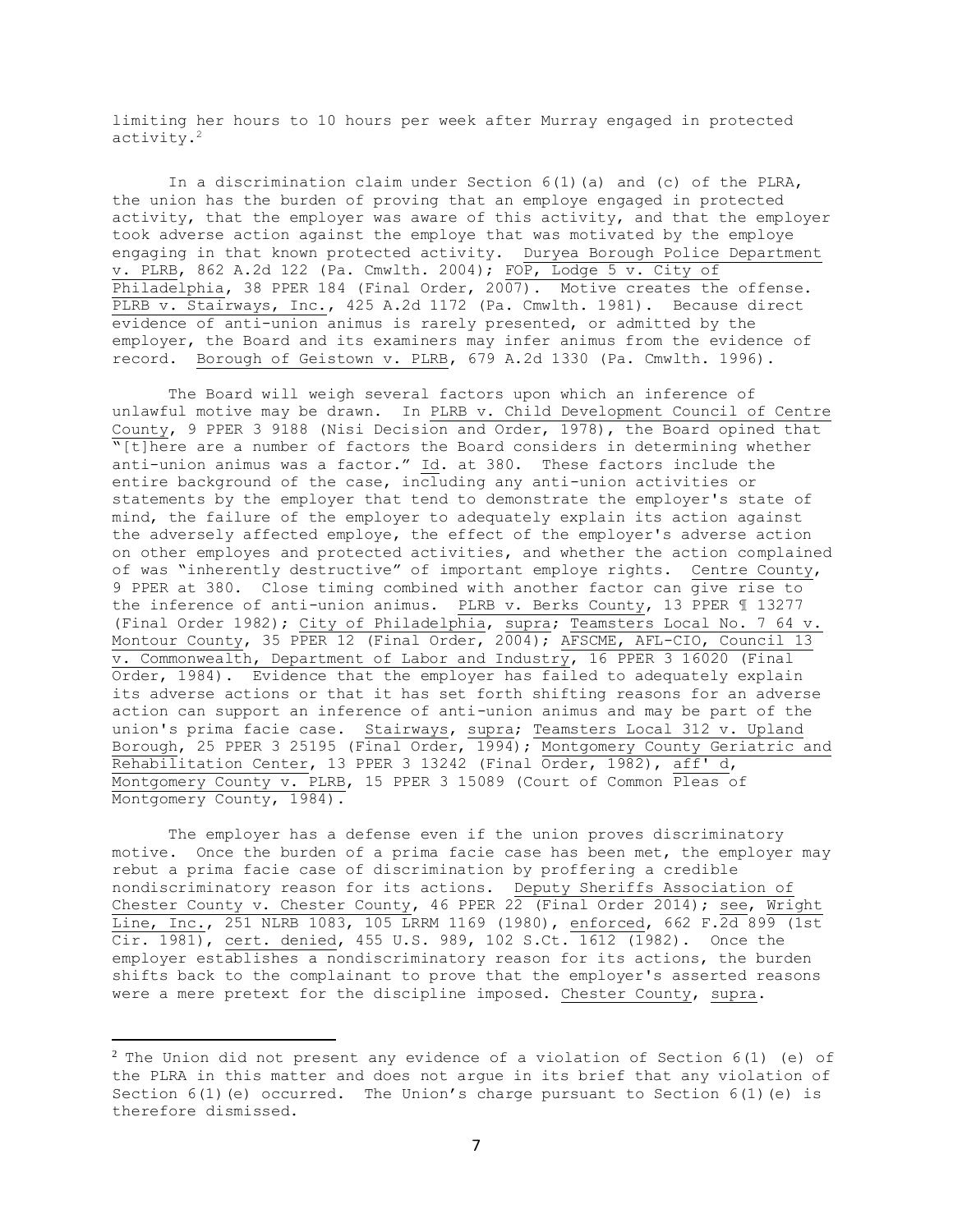Moving to this case, it is clear that Murray was participating in protected activities and that the employer was aware of these activities. The record shows that Murray participated in the 2019 negotiations of the CBA and she raised her concerns about the January, 2020, Directives with the Mayor including questions about compliance with CBA, question about the impact on Officer safety, and raising the possibility of reviewing the Directives with her Union. Additionally, the record is clear that the Borough had knowledge that Murray was participating in all of these protected activities. Indeed, immediately after the January 14, 2020, meeting, Keller called the Mayor who answered the phone by saying, "Let me guess, she called you?" As Murray is the only female officer in the Department, it is clear to whom the Mayor was referring. Thus, the Union has met part of its burden by showing that Murray was engaged in protected activities and that the employer was aware of these activities.

The record is clear that the Employer was suffused with antiunion animus and discriminatory motive. The following are examples of the Employer's explicit anti-union animus. During the January 14, 2020, meeting the Mayor angrily said, "The Union should have checked with me before they put anything in [the CBA] because I run this department. Not you and not the Union." He also angrily said, "Every time I try and do something, every time I try and do something with the Police Department, make a change, a directive for example, you are just going to run to the Union?" The Mayor also told Murray, "If you are not going to sign the Directive, punch out." The Mayor also said in response to a statement to Murray, "Why? Because you are going to call the Union? So you are going to nitpick everything I do and when you don't get your way, you are going to involve the Union." I find these are all evidence of anti-union animus. Additionally, during the February 6, 2020 meeting between the Union and the Borough, Council President Cebulski got mad at one point, stood up, slammed his folder on the table and said, "We are done here. We are going to let the Labor Board handle it. If you are not willing to open the contract or renegotiate then we will just abolish the department and start over in two years." Later, Council Member Burkett said, "If [Keller] came into my shop like that, I'd get rid of the Union." I find that these statements from Council members are explicit evidence of antiunion animus.

In addition to the examples of explicit anti-union animus above, animus can also be inferred from this record. The record in this matter shows that timing and the Borough's strong desire to re-open the CBA are also evidence of anti-union animus. The Mayor, Bell and Murray had a meeting on January 14, 2020, to discuss the Mayor's new Directives. At this meeting, Murray engaged in protective activity by questioning the Mayor's Directives with respect to safety and the fact that the Directive potentially raised an issue, on-call work, that was not covered by the CBA. This was on January 14, 2020. Fifteen days later, on January 29, 2020 the Council for the first time discussed changing personnel in the Police Department in a special meeting. The Council discussed wanting to reduce one of the positions to part-time. This would have been understood by everyone to be affecting Murray as she had less seniority than Bell. The Minutes for the special meeting contain the following line: "Motion by Popson seconded by Burkett to modify the Police Budget, due to the police contract being invalid, and renegotiate said police contract accordingly. . . . Motion carried on unanimous vote." This was the first time the Borough had expressed any idea that the CBA with the Union was invalid. Further, on January 29, 2020, immediately after the Council meeting, the Mayor said to Bell that the Borough wanted to renegotiate the CBA because it was not "a legal agreement"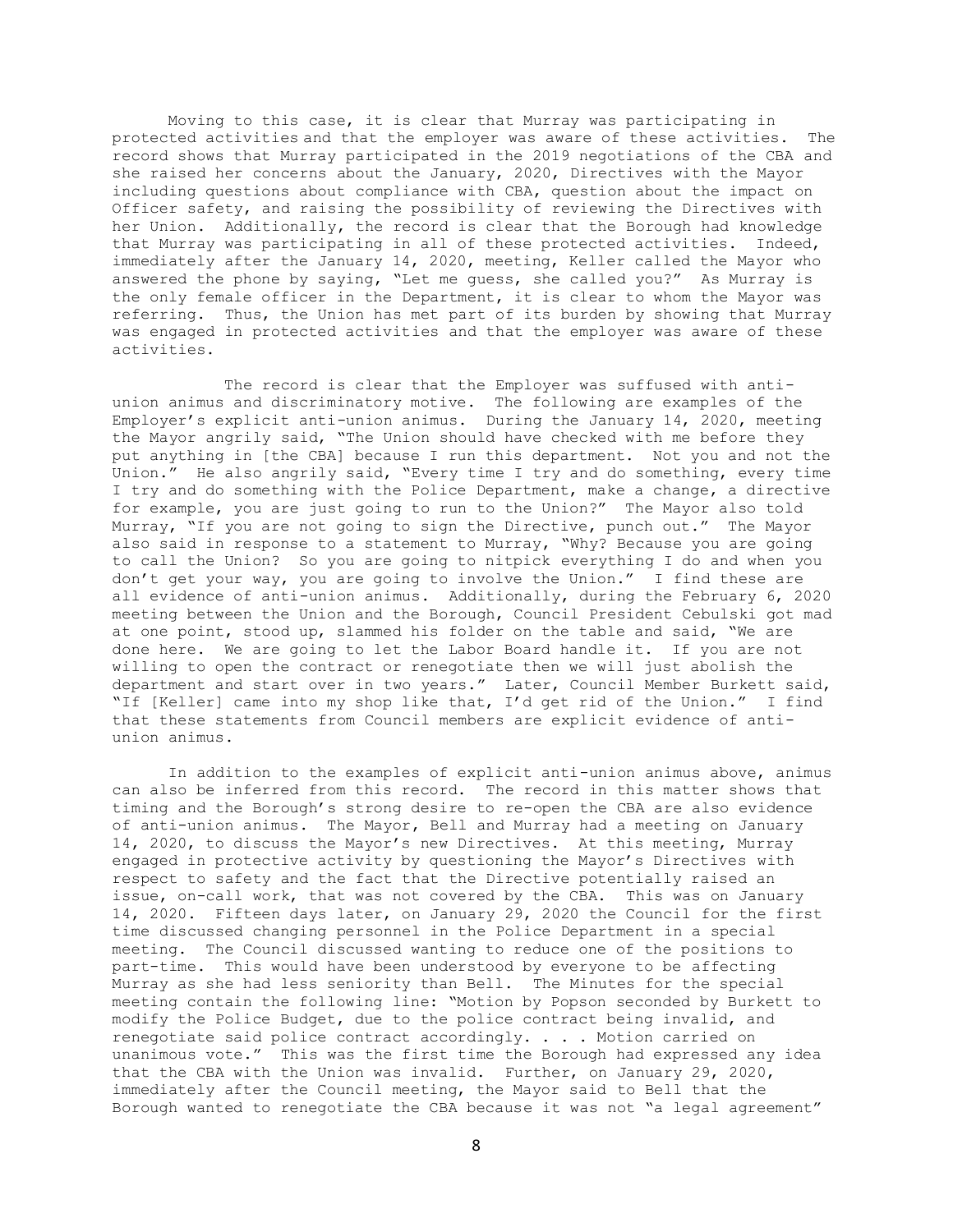and that the Police Department might be going to one-full time and one parttime officer. Again, it would have been understood by everyone that the reduction to part-time would affect Murray only. Bell asked the Mayor, "If we do not renegotiate what is going to happen?" and the Mayor responded, "The Police Department would be disbanded if the contract could not be agreed upon and the State Police would assume coverage." I find that the above evidence shows anti-union animus. The events described happened very close to Murray's participation in protected activities and I infer that the Borough's strong desires to force the Union to reopen a valid CBA, combined with threats of disbanding the Police Department, are more evidence of anti-union sentiment on the part of the Borough.

Additionally, I find that the Mayor's schedule provided to the Police Department on February 13, 2020, to be evidence of anti-union animus. The schedule assigns Murray between 11 and 25 hours per week at irregular hours and for shifts not normally previously worked by Murray. There was no credible explanation given by the Borough for such a bizarre schedule and I infer from the record that the schedule was made by the Mayor to retaliate against Murray for her engagement in protected activities. The arbitrary and pretextual nature of this schedule is underscored by the fact that it never went into effect, for as soon as it was questioned, the Mayor responded by reducing Murray's hours further still to a mere 10 hours per week maximum.

Based on the above, the Union has established its prima facie case in the matter. The Employer may rebut a prima facie case of discrimination by proffering a credible nondiscriminatory reason for its actions. In this matter the record does not support such a conclusion. In its Brief, the Borough argues:

> The Borough's position in this case is simple. The Borough Council was well within its rights as a matter of contract and law, to take issues of managerial prerogative into its own hands by reducing Ms. Murray's hours for budgetary reasons. Ms. Murray's hours were not reduced based on any anti-union animus, and rather, were simply based upon strict budget concerns.

> The testimony and evidence elicited at the two hearings in this case make it abundantly clear that Ms. Murray's position was reduced due to budget concerns. As a whole, the entire available budget for the Borough in 2020 was limited to \$833,000, following a loss in 2019. It is no secret that the Borough is in a rather dire economic situation and is hurting financially. The single largest expense for the Borough's operation was personnel salaries and pay, and in particular, the police department. Council unanimously voted to reopen the 2020 budget to make changes to the Borough's streets and in an effort to obtain grants. Council publicly undertook lengthy review of each budget line item and determined that the two areas that could stand to take cuts were the Police Department and Street Department. Simply put, Council determined that the Borough's streets, something that stood to benefit the entirety of the community, were of a higher priority than Ms. Murray's perceived entitlement to a certain number of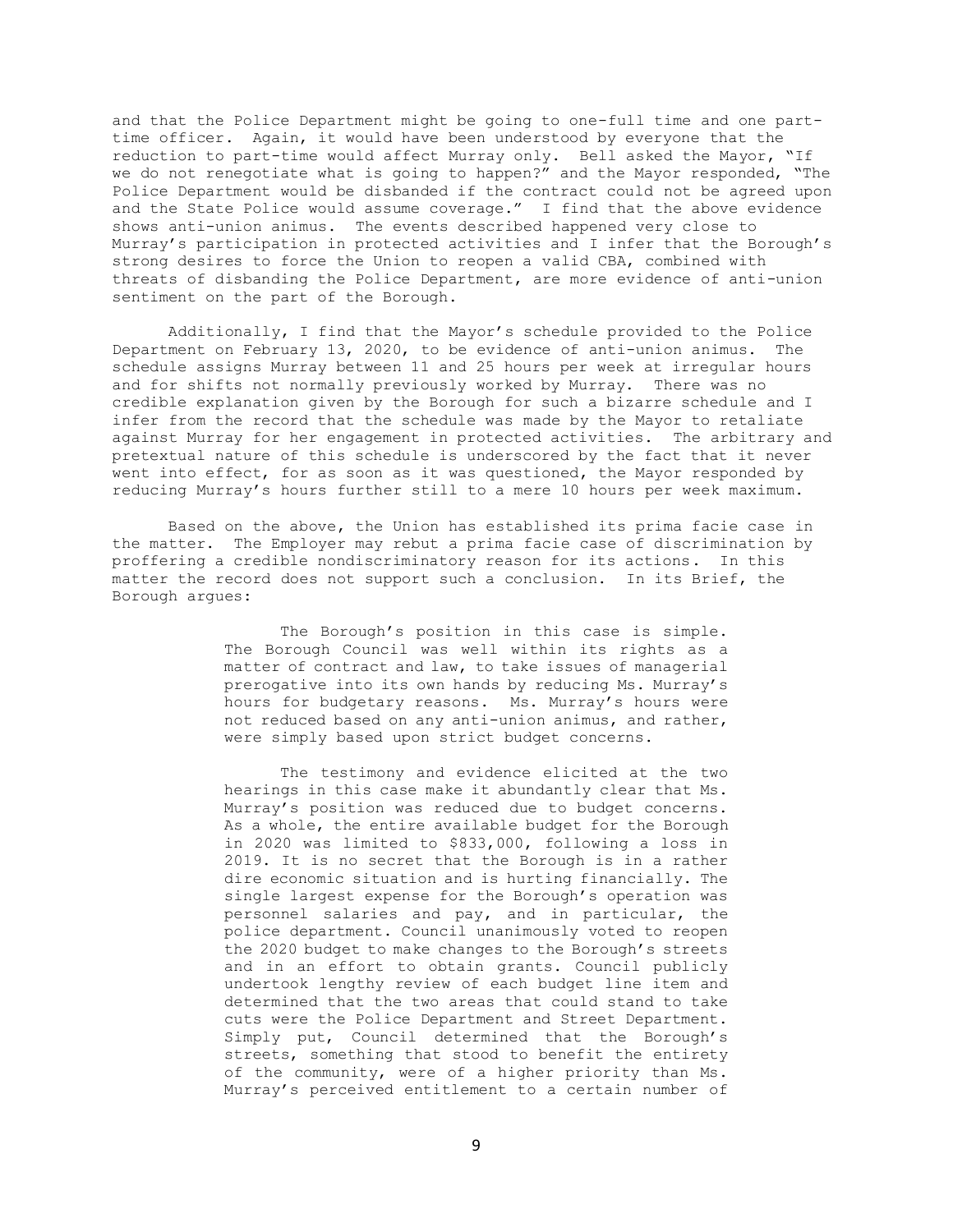hours at the Borough, within a Department that was single handedly the Borough's biggest expense.

(Borough's Brief at 13-14) 1(footnotes omitted).

In this matter I find that the record shows that the Employer's proffered budgetary reasons for moving Murray to part-time and cutting her hours to a maximum of ten per week are pretextual and not credible.

First, no Borough witness credibly explained why Murray's hours had been cut by the Mayor to a maximum of ten hours per week. I find that the record does not support the Borough's professed argument that it was worried about budget shortfalls or other budgetary issues when the Mayor limited Murray's hours to a maximum of 10 per week. During his testimony, the Mayor claimed the Council told him how many hours to schedule Murray and that Council directed him to impose the cap. (N.T. 274-275). The Mayor also noncredibly claimed that he cut Murray's hours down to a maximum of ten per week due to COVID-19, despite the fact that the all events material to this charge happened well before COVID-19 shutdowns in March, 2020. (N.T. 274). Contributing to the finding that the Borough's reasons are pretextual is Cebulskie's claim that the Mayor had discretion to set Murray's hours to either 10-12 hours a week or 18-20 hours a week. (N.T. 370). Later in his testimony, when asked who decided what hours Murray worked, Cebulskie said, "We kind of left it up to the Mayor." (N.T. 370). Cebulskie then later claimed not to remember what the Council told the Mayor with respect to how many hours Murray should be scheduled and offered the confusing explanation of: ". . .you know, [the Mayor] just needed to go ahead and run the department. But we said try to keep it within these limits." (N.T. 388- 389). Based on the record as a whole, including the demeanor of the witnesses, I find Cebulskie's testimony to be not credible and pretextual.

Similarly, the Borough did not provide any credible explanation as to why it denied Murray additional hours while it continued to advertise to hire more part-time officers and she was the only person available to fill those hours. The Borough incredibly maintains that it had a need to hire additional part-time police officers to cover weekends but couldn't schedule Murray to do this because of the CBA. (N.T. 263-265). In particular, and based on the record as a whole including the demeanor of the witness, I find the following testimony of the Mayor on cross-examination to be not credible and evidence of pretext:

> Q. Do you recall telling [Bell] at one point after this schedule had come out that [Murray] would go to a maximum of 10 hours per week?

A. Yes.

Q. Why is that?

A. I was going to get another part-timer in for the weekends. And I had to use it – the part-time hours.

Q. Who were you going to get?

A. I was looking for – that is why it was advertised.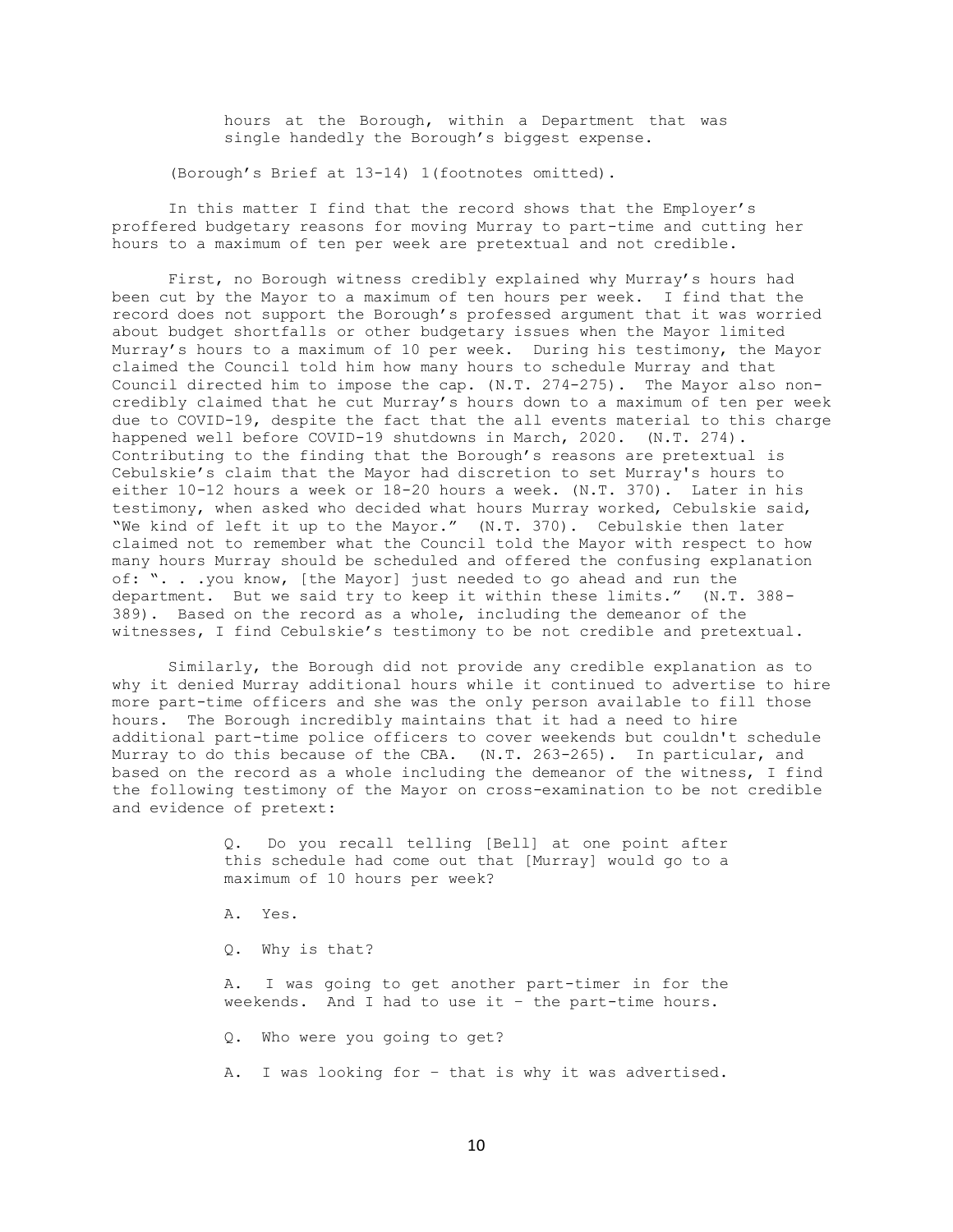Q. Well, did you ever consider asking [Murray] if she would work the weekends?

A. Not – according to the contract, no, I didn't want to go there.

Q. The contract says that the full-time officers won't work the weekends, doesn't it?

A. Yes.

Q. So once you reduced her to part-time, why didn't you consider saying to her as a part-time officer, I'm going to schedule you for week-end shifts?

A. I didn't want to bring up no issues on the contract. I was following the contract.

Q. How is following the contract preventing you from assigning a part-time officer to a weekend shift?

A. I never gave it a thought at the time.

(N.T. 263-264).

Moving on, I find, based on the record as a whole, that the Borough's reasons for reducing Murray to part-time status also to be pretextual.<sup>3</sup> A careful review of the record evidence strongly supports a finding of pretext. The record shows that the new Council did reopen the budget in early January, 2020, because the per capita tax had been advertised improperly and overcharged. Indeed, the Council met on January 6 and 9, 2020, for this purpose. There is no evidence in the contemporaneous documents that the Borough Council was interested in reopening "the 2020 budget to make changes to the Borough's streets and in an effort to obtain grants" as the Borough argues in its Brief at page 14. A review of the meeting minutes for the January 8, 2020, meeting shows that the budget was reopened expressly because the "per capita and assessment taxes were not advertised correctly, so they were void". (Borough Exhibit 6). No mention is made of any budget shortfall motivating Council action. No mention is made of the Police Department at all. No mention of the "CBA being invalid" is made.

At the January 13, 2020, meeting, the Council discussed the need for additional part-time assistance, not less. There is no mention in the minutes of reducing any full-time police officer to part-time and no mention of any concern of the "CBA being invalid." The minutes from this meeting contain the following entry: "After a lengthy review of the 2020 budget, a motion was made . . . to approve the advertising of the 2020 budget, as well as the Occupational Assessment Tax and Real Estate Millage Ordinances, for passage at February's meeting." (Borough Exhibit 7). Again, no mention is made of any budget shortfall motivating Council action. No mention is made of the need to move money to streets.

<sup>&</sup>lt;sup>3</sup> In particular, based on the record as a whole including the witness's demeanor, I find the testimony of Cebulskie on N.T. 340-346 to not be credible.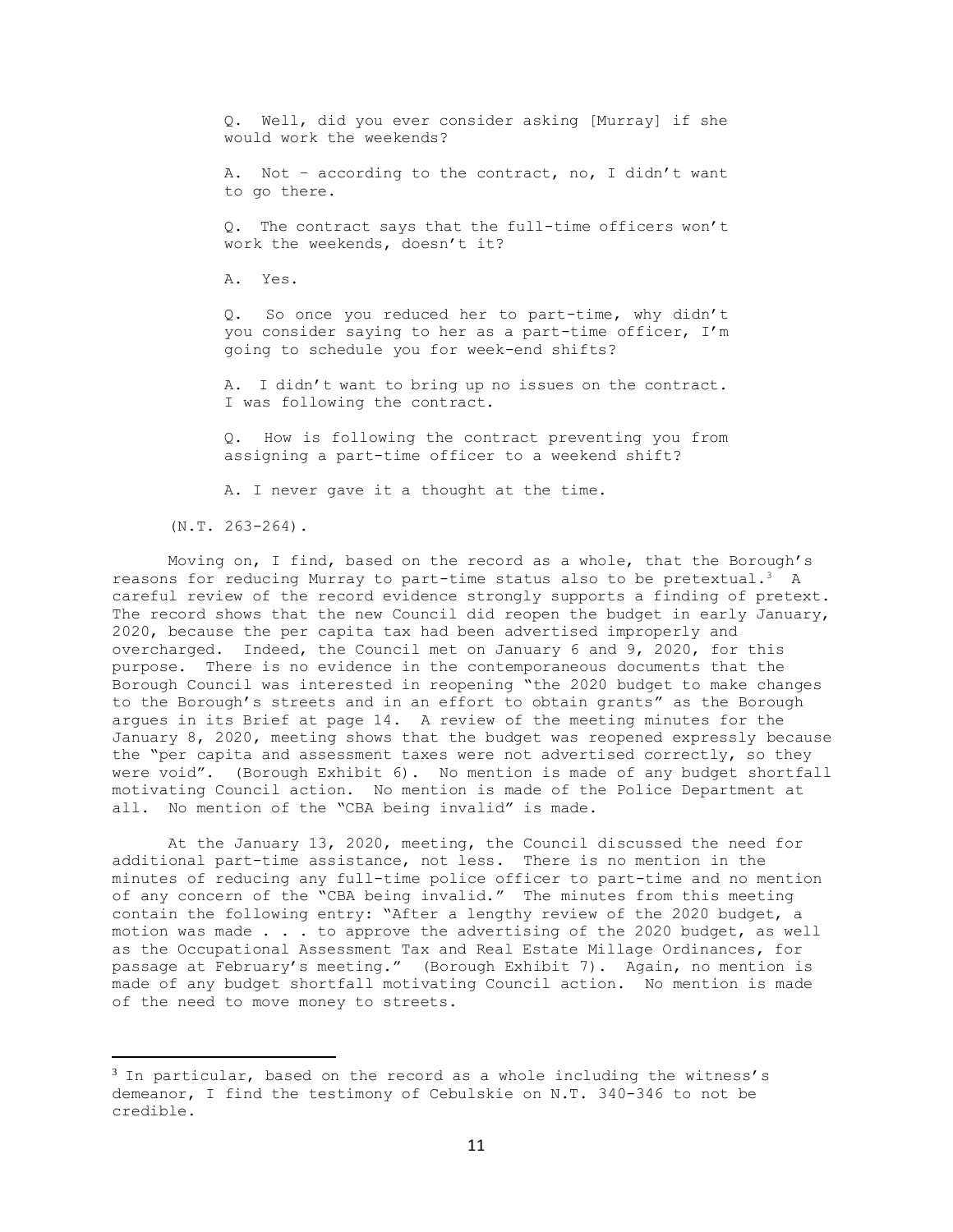At the January 15, 2020, Borough Council meeting there is no mention of moving a Police Officer to part-time. The minutes contain the entry which states: "Cebulskie [Junior] explained that he would like to review the possibility of Regionalization of the Police forces. With half hour to one hour response time from PSP, he feels it is necessary to look into this possibility. [The Mayor] states that he feels that the Borough should contact Sykesville Borough first." (Borough Exhibit 8).

By the end of January, however, the Borough's attitude towards the Union and Murray had drastically changed. At the January 29, 2020, meeting, the Borough Council suddenly moves to "modify the Police Budget, due to the police contract being invalid, and renegotiate said police contract accordingly." (Borough Exhibit 11). There had not been any talk of challenging the validity of the CBA before this meeting. These minutes expressly say that the Council wanted to renegotiate the CBA because "the police contract [was] invalid." I find it completely incredible that the Borough Council members at any time held the sincere belief that the CBA was invalid based on their sophistication and experience, and the convenient timing of their collective belief as to the ineffectiveness of the CBA.

Also, during the executive session it was for the first time discussed moving a full-time officer to part-time. Then, immediately after the Council meeting, the Mayor called Bell and said that the Borough wanted to renegotiate the CBA because it was not "a legal agreement" and that the Police Department might be going to one full-time and one-part time officer. Since Bell had seniority over Murray, everyone understood this meant Murray would be moved to part-time. Bell asked, "If we do not renegotiate what is going to happen?" and the Mayor responded, "The Police Department would be disbanded if the contract could not be agreed upon and the State Police would assume coverage." I infer that the threat to move police coverage to the Pennsylvania State Police is evidence of animus and pretext since, approximately two weeks earlier, Borough Council had discussed the need for more police coverage due to the inadequacy of Pennsylvania State Police response times.

After the events of January 29, 2020, the parties agreed to have a meeting on February 6, 2020. Prior to this meeting, Murray obtained the proposed budget from the Borough. (Union Exhibit 7). The total expenses in this budget were \$880,670. In this budget there are lines for two full-time officers: Bell and Murray. I infer from the record that this was the budget approved to be advertised by the Council in mid-January. This budget clearly shows that the Council had no intention of reducing Murray to part-time in mid-January. In addition, the total amount of expenses in this budget was \$880,670, similar to the budget passed by the previous Council (Union Exhibit 6), which undercuts and discredits any argument by the Borough that it was concerned with budget shortfalls. Indeed, the Borough's final, passed budget (Union Exhibit 8) has expenses of \$879,170 which is similar to the first budget for 2020 passed by the previous Council.

Moving to the February 6, 2020, meeting Cebulski said, "The [CBA] is invalid because the Mayor didn't sign it, the police officers didn't sign it, and the president of Council who signed it was not president when it took effect." Cebulskie also said, "If you are not willing to open the contract or renegotiate then we will just abolish the department and start over in two years." Burkett at this point said, "If [Keller] came into my shop like that, I'd get rid of the Union." At the end of the meeting, Cebulskie stated that, "The Borough wants to go in a different direction, and managing the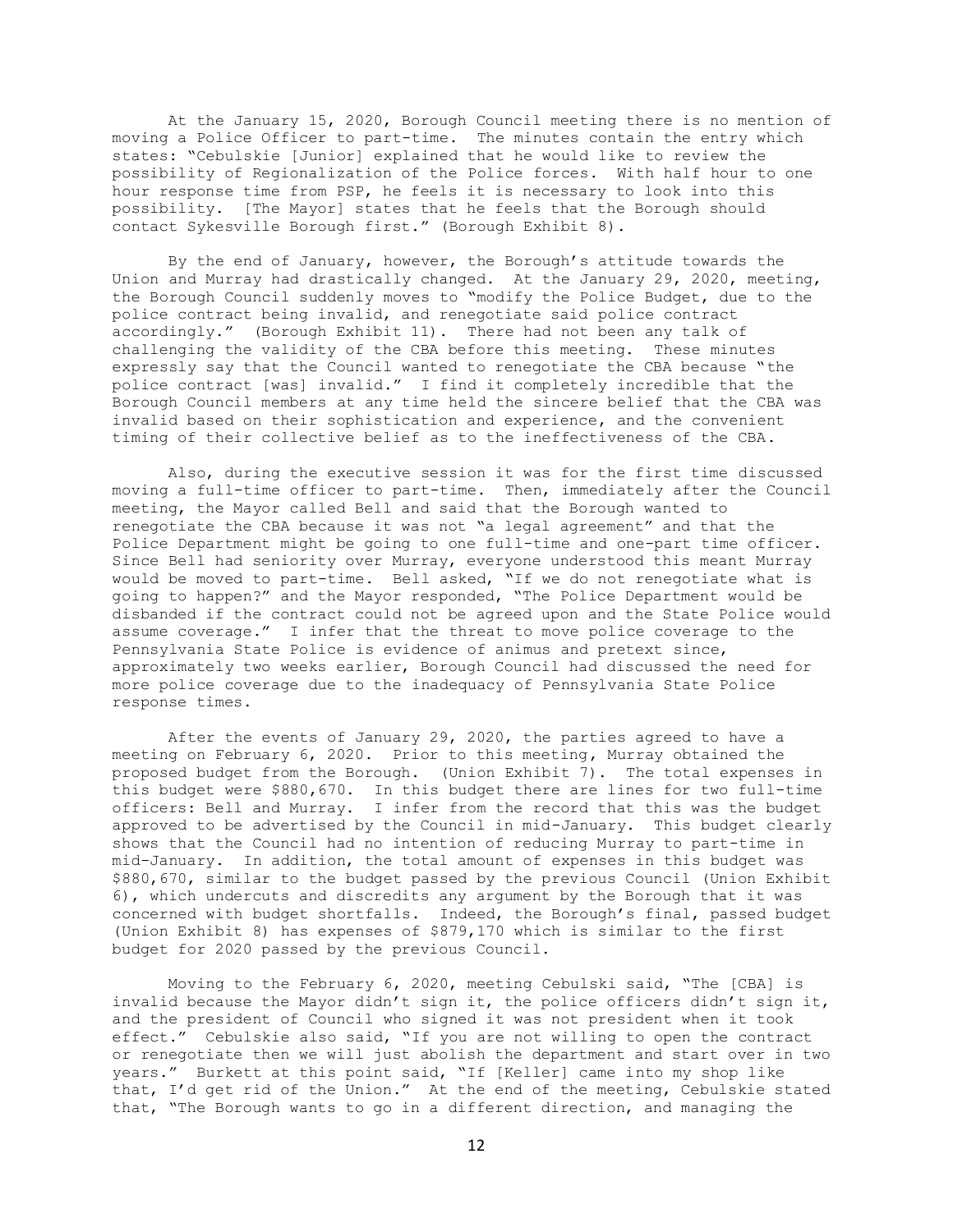Police Department wasn't there." These opinions not only demonstrate antiunion animus but also are newly expressed by the Borough and not present in mid-January and before. Finally, at the February 12, 2020, Borough Council regular public meeting, Cebulskie said that Murray would be moving to parttime immediately.

Thus, in less than a month, the Borough Council had gone from no plan to move anyone to part-time status to moving Murray to part-time status along with clear expressions of anti-union animus and threats to disband the Department along with novel and incredible declarations that the CBA was invalid. I find that the record does not support the conclusion advanced by the Borough that, "[t]he testimony and evidence elicited at the two hearings in this case make it abundantly clear that Ms. Murray's position was reduced due to budget concerns." (Borough's Brief at 13). I find that the record instead shows that the Borough opened the budget to fix a minor error with the per capita tax. Once fixed, it was then content with passing a budget substantially the same as the one passed by the previous council. Then the events of January 14 happened between the Mayor and Tammy Murray. These events sparked a wave of anti-union animus against Murray and the Union, culminating in the decision to punish her by reducing her to part-time and then capping her hours at 10 per week. The Borough then used the excuse of moving money into streets as pretext for its actions.

The Borough has therefore committed an unfair labor practice in violation of Section 6(1)(a) and (c) of the PLRA and Act 111.

#### **CONCLUSIONS**

The Hearing Examiner, therefore, after due consideration of the foregoing and the record as a whole, concludes and finds as follows:

 1. The Borough is a public employer and political subdivision under Act 111 as read *in pari materia* with the PLRA.

 2. The Union is a labor organization under Act 111 as read *in pari materia* with the PLRA.

3. The Board has jurisdiction over the parties hereto.

4. The Borough has committed an unfair labor practice in violation of Section 6(1)(a) and (c) of the PLRA and Act 111.

5. The Borough has not committed an unfair labor practice in violation of Section 6(1)(e) of the PLRA and Act 111.

#### **ORDER**

In view of the foregoing and in order to effectuate the policies of the PLRA and Act 111, the Hearing Examiner

### **HEREBY ORDERS AND DIRECTS**

that the Borough shall:

1. Cease and desist from interfering with, restraining or coercing employes in the exercise of the rights guaranteed in the PLRA and Act 111.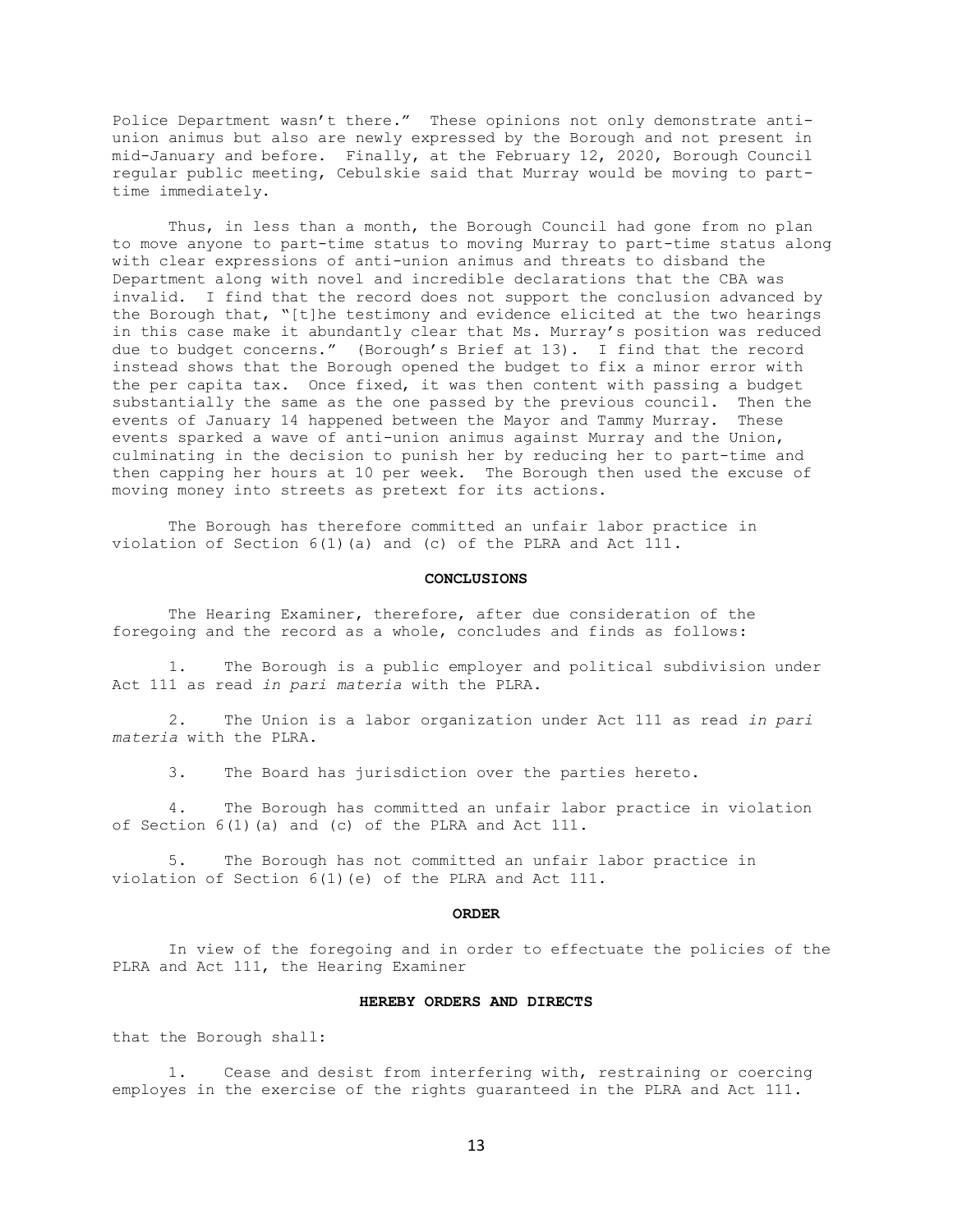2. Cease and desist from discriminating in regard to hire or tenure of employment or any term or condition of employment to encourage or discourage membership in any labor organization.

3. Take the following affirmative action which the Hearing Examiner finds necessary to effectuate the policies of the PLRA and Act 111:

(a) Immediately reinstate Tammy Murray to a full-time police officer position;

(b) Immediately pay Tammy Murray and make Tammy Murray whole for all lost wages and benefits she would have earned as a full-time police officer from February 13, 2020, until the date of her reinstatement, including but not limited to wage increases received by the bargaining unit during the backpay period and any other lost benefits, medical and dental payments and co-payments or accoutrements and terms and conditions of employment enjoyed by full-time police officers, including any differentials in holiday pay, overtime and the accrual of sick and vacation time, as well as pension contributions during the backpay period;

(c) Immediately pay Tammy Murray interest at the rate of six percent *per annum* on the outstanding backpay owed to her;

(d) Post a copy of this Decision and Order within five (5) days from the effective date hereof in a conspicuous place readily accessible to the bargaining unit employes and have the same remain so posted for a period of ten (10) consecutive days;

(e) Furnish to the Board within twenty (20) days of the date hereof satisfactory evidence of compliance with this Decision and Order by completion and filing of the attached Affidavit of Compliance; and

(f) Serve a copy of the attached Affidavit of Compliance upon the Association.

### **IT IS HEREBY FURTHER ORDERED AND DIRECTED**

that in the absence of any exceptions filed with the Board pursuant to 34 Pa. Code § 95.98(a) within twenty days of the date hereof, this decision and order shall be final.

SIGNED, DATED AND MAILED at Harrisburg, Pennsylvania, this thirteenth day of August, 2021.

PENNSYLVANIA LABOR RELATIONS BOARD

/s/ Stephen A. Helmerich Stephen A. Helmerich, Hearing Examiner